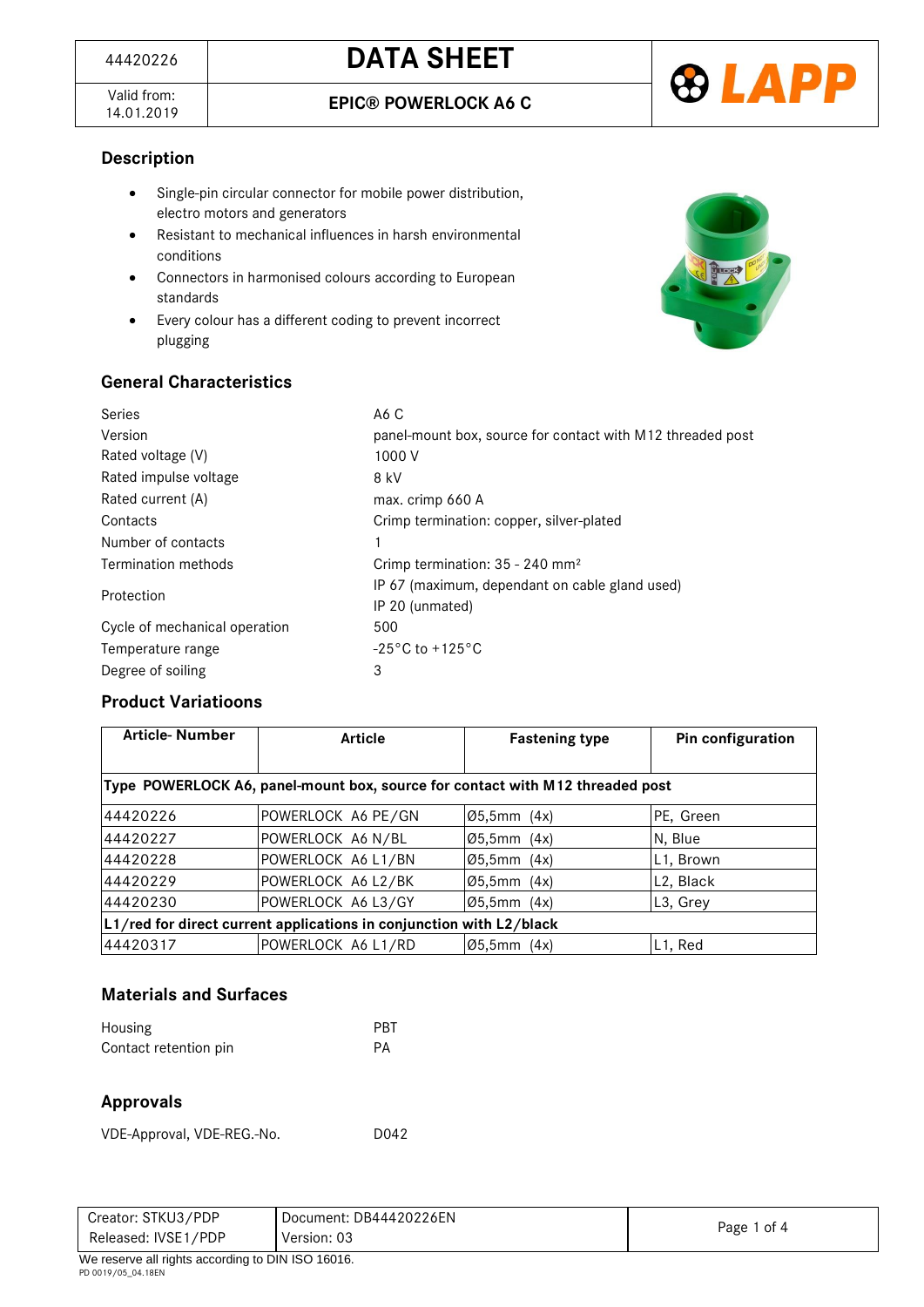

**EPIC® POWERLOCK A6 C** 

## **Technical Drawings**







## **Panel cutout**



| Creator: STKU3/PDP                                                                                                                                                                                                                                                                                          | Document: DB44420226EN |             |
|-------------------------------------------------------------------------------------------------------------------------------------------------------------------------------------------------------------------------------------------------------------------------------------------------------------|------------------------|-------------|
| Released: IVSE1/PDP<br>Version: 03                                                                                                                                                                                                                                                                          |                        | Page 2 of 4 |
| $\mathbf{u}$ , $\mathbf{u}$ , $\mathbf{u}$ , $\mathbf{u}$ , $\mathbf{u}$ , $\mathbf{u}$ , $\mathbf{u}$ , $\mathbf{u}$ , $\mathbf{u}$ , $\mathbf{u}$ , $\mathbf{u}$ , $\mathbf{u}$ , $\mathbf{u}$ , $\mathbf{u}$ , $\mathbf{u}$ , $\mathbf{u}$ , $\mathbf{u}$ , $\mathbf{u}$ , $\mathbf{u}$ , $\mathbf{u}$ , |                        |             |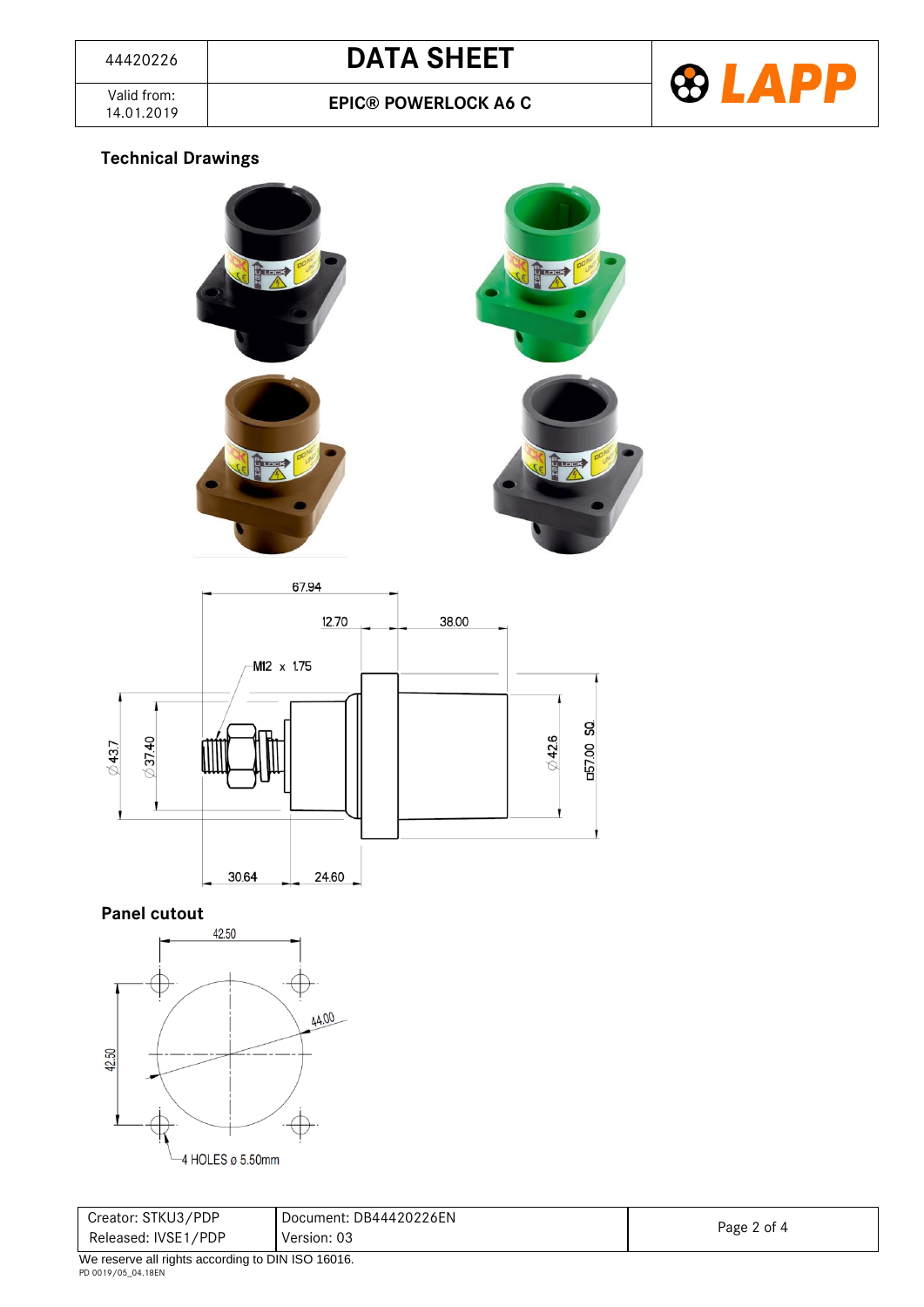**EPIC® POWERLOCK A6 C** 



# **System description**



|        | Line connector | Panel mount    | Crimp contact | Screw contact |
|--------|----------------|----------------|---------------|---------------|
|        |                | connector      |               |               |
| Source | D6             | A6             |               |               |
|        |                |                |               |               |
| Drain  | F6             | A <sub>1</sub> |               |               |

Step 1) Selection of housings:

Step 2) Selection of SKINTOP® cable gland M40 for the housing (only cable connectors):

e.g. 3111250 (black), 53111450 (light grey), 53111050 (silver grey)

Step 3) Decision: 400 A / max. 120mm<sup>2</sup> -> Screw contacts

660 A / max.  $240$ mm<sup>2</sup> -> Crimp contacts

! Screw and crimp contacts are not allowed to be mixed!

Step 4) Selection of contacts:

Crimp contacts

|        | $35 \text{ mm}^2$ | $50 \text{ mm}^2$ | $70 \text{ mm}^2$ | $95 \text{ mm}^2$ | $120 \text{ mm}^2$ | $150$ mm <sup>2</sup> | $185$ mm <sup>2</sup> | 240 mm <sup>2</sup> (NEW) | $240 \, \text{mm}^2$ |
|--------|-------------------|-------------------|-------------------|-------------------|--------------------|-----------------------|-----------------------|---------------------------|----------------------|
| Source | 44420290          | 44420291          | 44420292          | 44420236          | 44420554           | 44420556              | 44420558              | 44420324                  | 44420240             |
| Drain  | 44420293          | 44420294          | 44420295          | 44420231          | 44420555           | 44420557              | 44420559              | 44420339                  | 44420235             |

### **Attention:**

The effective copper cross-sections of cables are significantly smaller than the electrical values given.

**We always recommend qualifying the cable-contact combination.**

(From 120 mm² strong effects on the quality of the connection.

Example: 240 mm² cables fit better in 185 mm² contacts.)

Contacts with M12 thread (for cable lug Ø12 mm)

|        | M12-thread 660 A | M12-thread 400 A |
|--------|------------------|------------------|
| Source |                  |                  |
|        | 44420261         | 44420242         |
| Drain  | 44420260         | 44420241         |

Tightening torque M12 nut: 27,5 Nm - 31,4 Nm

| Creator: STKU3/PDP  | Document: DB44420226EN |             |
|---------------------|------------------------|-------------|
| Released: IVSE1/PDP | Version: 03            | Page 3 of 4 |